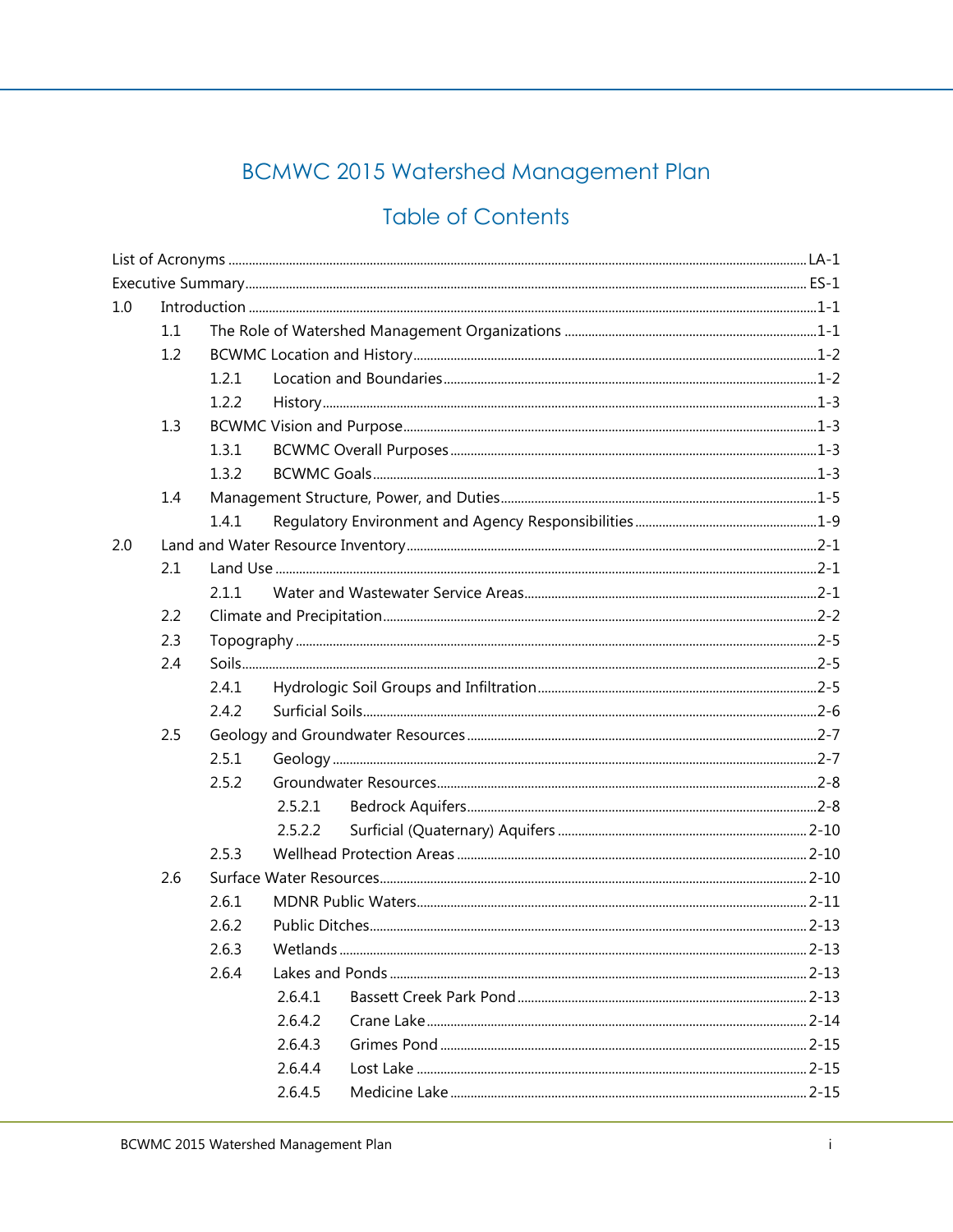|     |       | 2.6.4.6  |                                                                 |  |
|-----|-------|----------|-----------------------------------------------------------------|--|
|     |       | 2.6.4.7  |                                                                 |  |
|     |       | 2.6.4.8  |                                                                 |  |
|     |       | 2.6.4.9  |                                                                 |  |
|     |       | 2.6.4.10 |                                                                 |  |
|     |       | 2.6.4.11 |                                                                 |  |
|     |       | 2.6.4.12 |                                                                 |  |
|     |       | 2.6.4.13 |                                                                 |  |
|     |       | 2.6.4.14 |                                                                 |  |
|     | 2.6.5 |          |                                                                 |  |
|     |       | 2.6.5.1  |                                                                 |  |
|     |       | 2.6.5.2  |                                                                 |  |
|     |       | 2.6.5.3  |                                                                 |  |
|     |       | 2.6.5.4  |                                                                 |  |
| 2.7 |       |          |                                                                 |  |
|     | 2.7.1 |          |                                                                 |  |
|     |       | 2.7.1.1  |                                                                 |  |
|     |       | 2.7.1.2  |                                                                 |  |
|     |       | 2.7.1.3  |                                                                 |  |
|     |       | 2.7.1.4  | Hennepin County Environment and Energy Department - River Watch |  |
|     |       | 2.7.1.5  |                                                                 |  |
|     |       | 2.7.1.6  |                                                                 |  |
|     |       | 2.7.1.7  |                                                                 |  |
|     |       | 2.7.1.8  |                                                                 |  |
|     |       | 2.7.1.9  |                                                                 |  |
|     | 2.7.2 |          |                                                                 |  |
|     |       | 2.7.2.1  |                                                                 |  |
|     |       | 2.7.2.2  |                                                                 |  |
|     | 2.7.3 |          |                                                                 |  |
|     |       | 2.7.3.1  |                                                                 |  |
| 2.8 |       |          |                                                                 |  |
|     | 2.8.1 |          |                                                                 |  |
|     |       | 2.8.1.1  |                                                                 |  |
|     | 2.8.2 |          |                                                                 |  |
|     | 2.8.3 |          |                                                                 |  |
|     | 2.8.4 |          |                                                                 |  |
|     | 2.8.5 |          |                                                                 |  |
|     |       | 2.8.5.1  |                                                                 |  |
|     |       | 2.8.5.2  |                                                                 |  |
|     | 2.8.6 |          |                                                                 |  |
|     |       | 2.8.6.1  |                                                                 |  |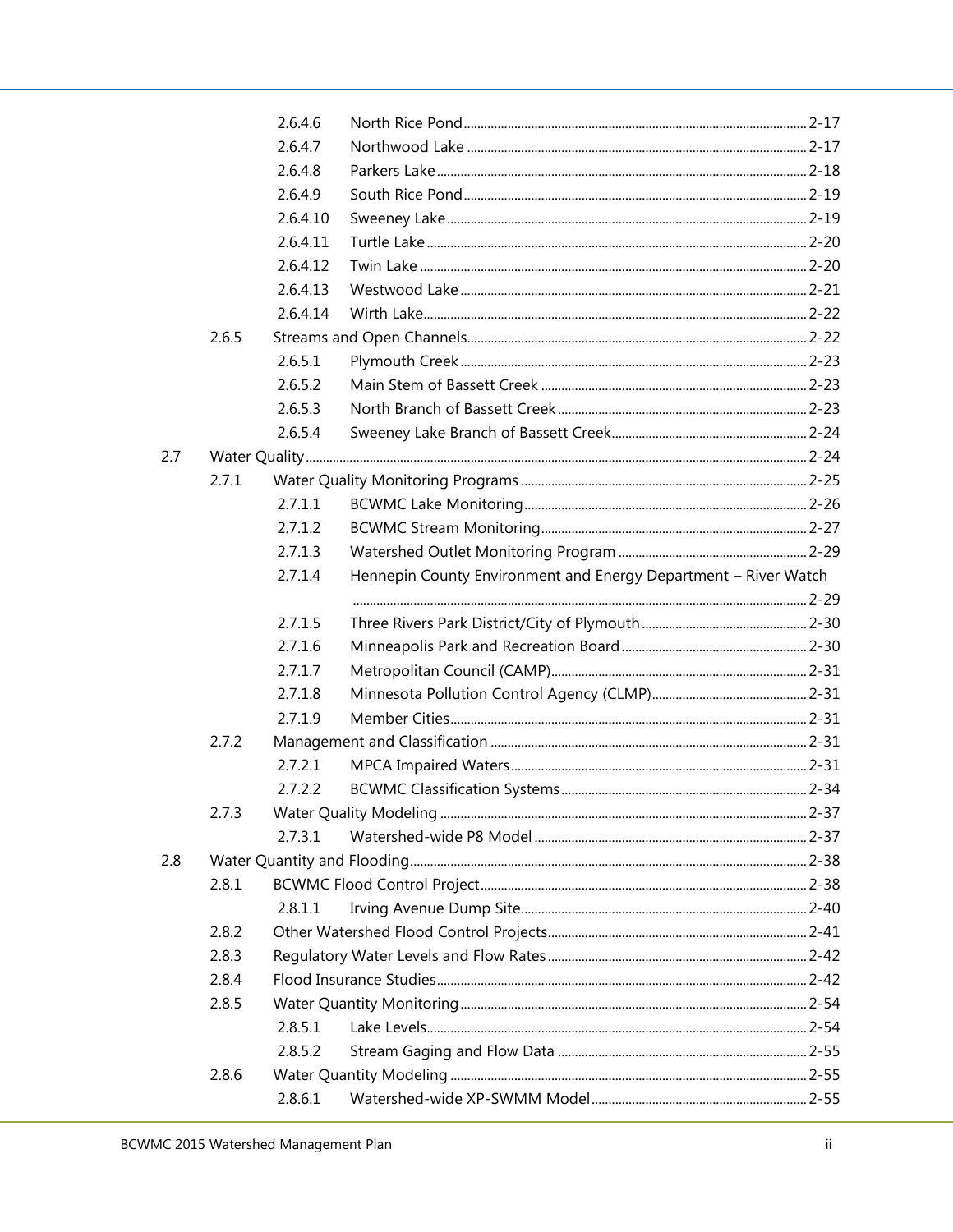|     | 2.9  |          |  |  |  |  |
|-----|------|----------|--|--|--|--|
|     | 2.10 |          |  |  |  |  |
|     |      | 2.10.1   |  |  |  |  |
|     |      | 2.10.1.1 |  |  |  |  |
|     |      | 2.10.1.2 |  |  |  |  |
|     |      | 2.10.1.3 |  |  |  |  |
|     |      | 2.10.1.4 |  |  |  |  |
|     |      | 2.10.2   |  |  |  |  |
|     |      | 2.10.3   |  |  |  |  |
|     | 2.11 |          |  |  |  |  |
| 3.0 |      |          |  |  |  |  |
|     | 3.1  |          |  |  |  |  |
|     | 3.2  |          |  |  |  |  |
|     |      | 3.2.1    |  |  |  |  |
|     | 3.3  |          |  |  |  |  |
|     | 3.4  |          |  |  |  |  |
|     | 3.5  |          |  |  |  |  |
|     |      | 3.5.1    |  |  |  |  |
|     |      | 3.5.2    |  |  |  |  |
|     |      | 3.5.3    |  |  |  |  |
|     | 3.6  |          |  |  |  |  |
|     | 3.7  |          |  |  |  |  |
|     | 3.8  |          |  |  |  |  |
|     |      | 3.8.1    |  |  |  |  |
|     |      | 3.8.2    |  |  |  |  |
|     |      | 3.8.3    |  |  |  |  |
| 4.0 |      |          |  |  |  |  |
|     | 4.1  |          |  |  |  |  |
|     | 4.2  |          |  |  |  |  |
|     |      | 4.2.1    |  |  |  |  |
|     |      | 4.2.2    |  |  |  |  |
|     |      | 4.2.3    |  |  |  |  |
|     |      | 4.2.4    |  |  |  |  |
|     |      | 4.2.5    |  |  |  |  |
|     |      | 4.2.6    |  |  |  |  |
|     |      | 4.2.7    |  |  |  |  |
|     |      | 4.2.8    |  |  |  |  |
|     |      | 4.2.9    |  |  |  |  |
|     |      | 4.2.10   |  |  |  |  |
| 5.0 |      |          |  |  |  |  |
|     | 5.1  |          |  |  |  |  |
|     |      | 5.1.1    |  |  |  |  |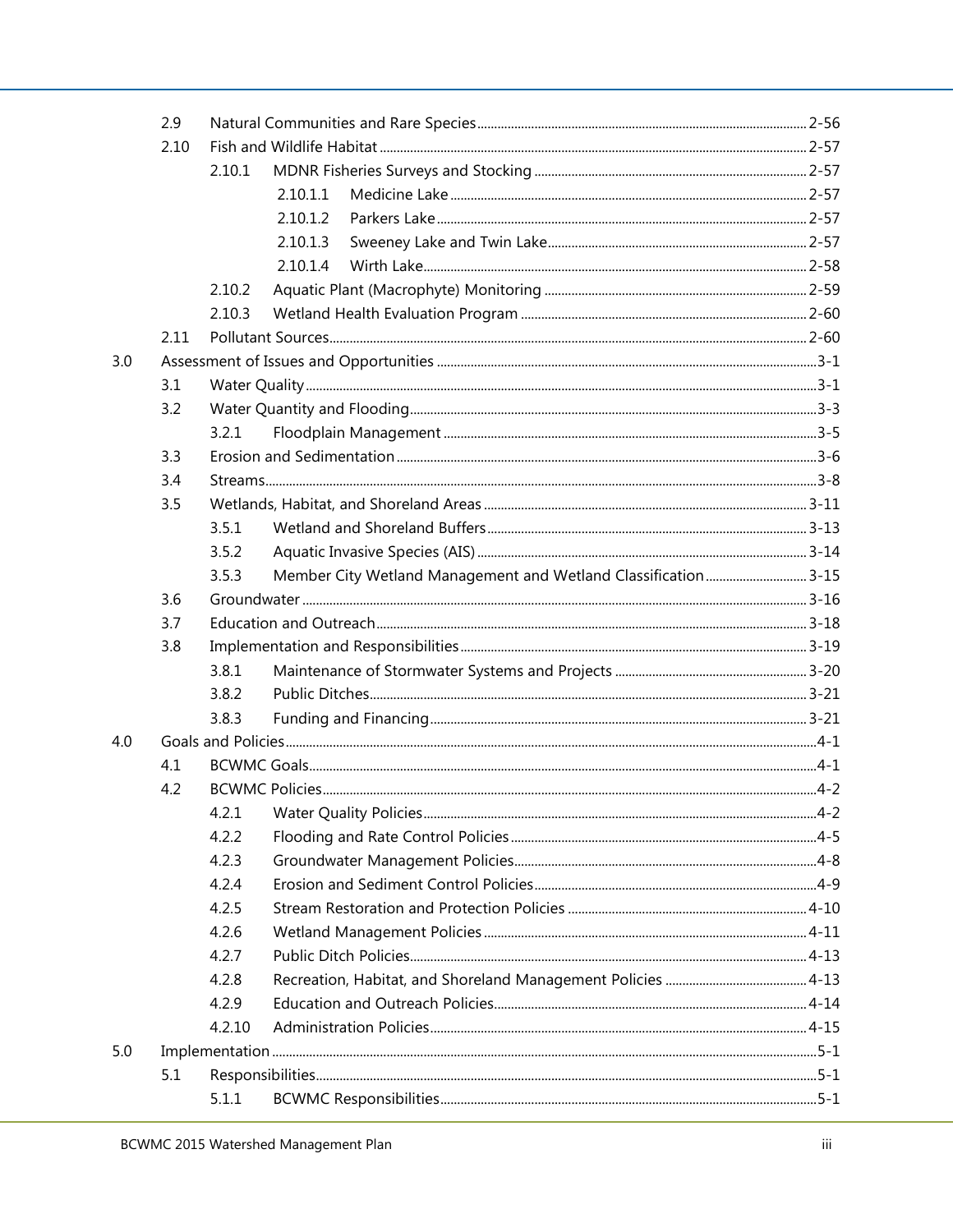|     |       | 5.1.1.1 |                                                                      |  |
|-----|-------|---------|----------------------------------------------------------------------|--|
|     |       | 5.1.1.2 | Implementation of the BCWMC Capital Improvement Program 5-3          |  |
|     |       | 5.1.1.3 | Management of the BCWMC Trunk System and Flood Control Project       |  |
|     |       |         |                                                                      |  |
|     |       | 5.1.1.4 |                                                                      |  |
|     |       | 5.1.1.5 |                                                                      |  |
|     |       | 5.1.1.6 |                                                                      |  |
|     |       | 5.1.1.7 |                                                                      |  |
|     |       | 5.1.1.8 | Total Maximum Daily Load (TMDL) Implementation 5-7                   |  |
|     | 5.1.2 |         |                                                                      |  |
|     | 5.1.3 |         |                                                                      |  |
|     |       | 5.1.3.1 | Minnesota Department of Natural Resources (MDNR)5-9                  |  |
|     |       | 5.1.3.2 | Minnesota Board of Water and Soil Resources (BWSR) 5-10              |  |
|     |       | 5.1.3.3 |                                                                      |  |
|     |       | 5.1.3.4 |                                                                      |  |
|     |       | 5.1.3.5 |                                                                      |  |
|     |       | 5.1.3.6 | Minnesota State Historic Preservation Offices (SHPO) 5-14            |  |
|     |       | 5.1.3.7 | Minnesota Department of Transportation (MnDOT) 5-14                  |  |
|     |       | 5.1.3.8 |                                                                      |  |
|     |       | 5.1.3.9 |                                                                      |  |
| 5.2 |       |         |                                                                      |  |
|     | 5.2.1 |         |                                                                      |  |
|     |       | 5.2.1.1 | Capital Improvement Program and Project Implementation 5-16          |  |
|     |       | 5.2.1.2 |                                                                      |  |
|     |       | 5.2.1.3 |                                                                      |  |
|     | 5.2.2 |         |                                                                      |  |
|     |       | 5.2.2.1 |                                                                      |  |
|     |       | 5.2.2.2 |                                                                      |  |
|     |       | 5.2.2.3 |                                                                      |  |
|     |       | 5.2.2.4 |                                                                      |  |
|     |       | 5.2.2.5 |                                                                      |  |
|     |       | 5.2.2.6 |                                                                      |  |
| 5.3 |       |         |                                                                      |  |
|     | 5.3.1 |         |                                                                      |  |
|     |       | 5.3.1.1 | Requirements for Local Water Management Plans and Official Controls. |  |
|     |       |         |                                                                      |  |
|     |       | 5.3.1.2 | BCWMC Review of Local Water Management Plans5-24                     |  |
| 5.4 |       |         |                                                                      |  |
|     | 5.4.1 |         |                                                                      |  |
| 5.5 |       |         |                                                                      |  |
|     | 5.5.1 |         |                                                                      |  |
|     | 5.5.2 |         |                                                                      |  |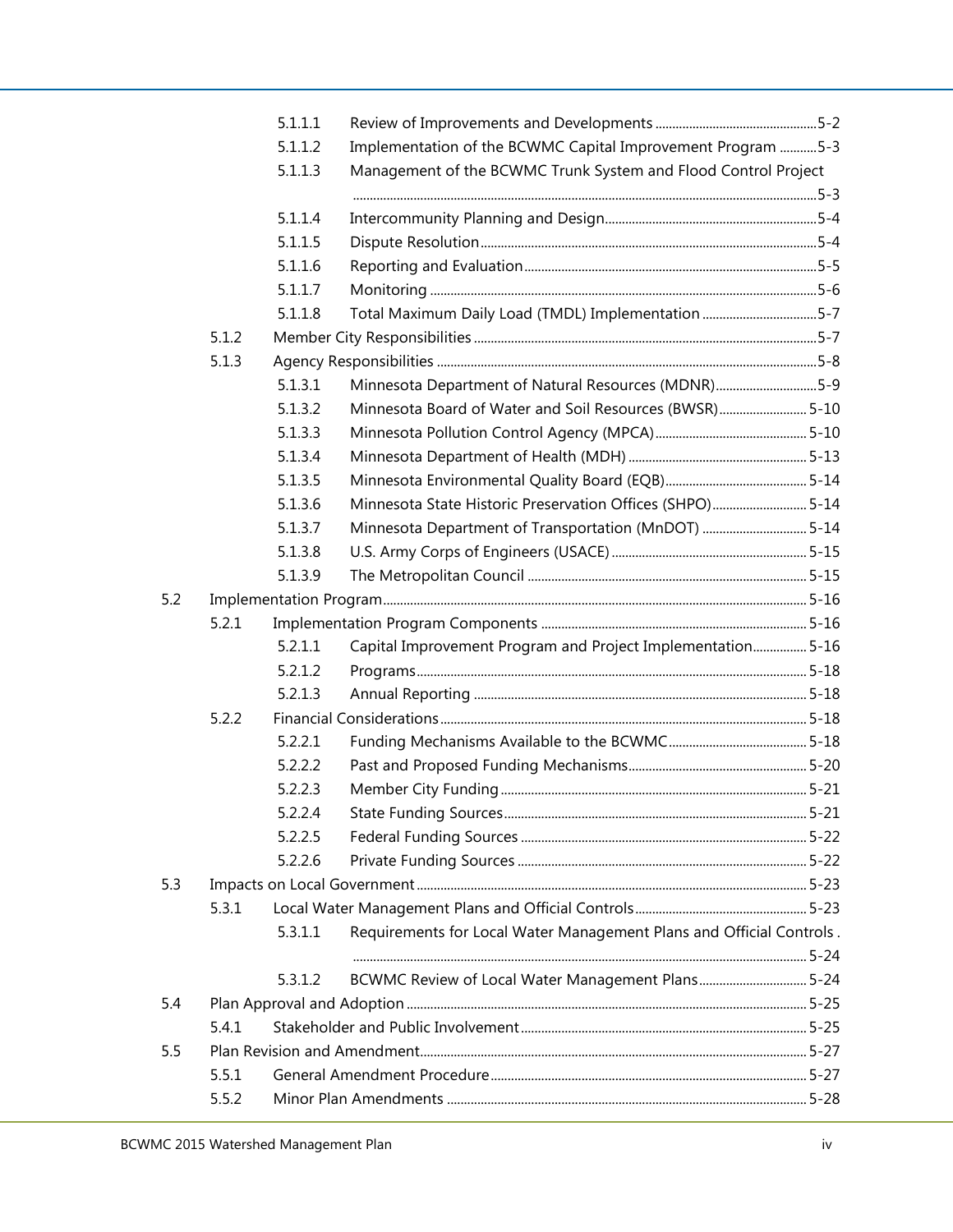|     | 5.5.3      |  |
|-----|------------|--|
| -60 | References |  |

### List of Tables

| Table 1-1  |                                                                                   |  |  |  |
|------------|-----------------------------------------------------------------------------------|--|--|--|
| Table 1-2  | Historical Listing of BCWMC Commissioner and Terms (not including Alternate       |  |  |  |
|            |                                                                                   |  |  |  |
| Table 2-1  |                                                                                   |  |  |  |
| Table 2-2  |                                                                                   |  |  |  |
| Table 2-3  |                                                                                   |  |  |  |
| Table 2-4  |                                                                                   |  |  |  |
| Table 2-5  | Summary of Impaired Waters within the BCWMC (including 2014 proposed listings and |  |  |  |
|            |                                                                                   |  |  |  |
| Table 2-6  |                                                                                   |  |  |  |
| Table 2-7  |                                                                                   |  |  |  |
| Table 2-8  |                                                                                   |  |  |  |
| Table 2-9  |                                                                                   |  |  |  |
| Table 2-10 |                                                                                   |  |  |  |
| Table 3-1  |                                                                                   |  |  |  |
| Table 5-1  |                                                                                   |  |  |  |
| Table 5-2  |                                                                                   |  |  |  |
| Table 5-3  |                                                                                   |  |  |  |
| Table 5-4  |                                                                                   |  |  |  |
| Table 5-5  |                                                                                   |  |  |  |

## List of Figures

#### (Figures are included in at the end each applicable section)

- Figure 1-1 Location Map
- Figure 2-1 2010 Land Use
- Figure 2-2 2030 Land Use
- Figure 2-3 Average Monthly High & Low Temperatures and Precipitation for Minneapolis-St. Paul International Airport (1981-2010)
- Figure 2-4 Topography
- Figure 2-5 Hydrologic Soil Groups
- Figure 2-6 Generalized Geologic Section
- Figure 2-7 Wellhead Protection Areas
- Figure 2-8 BCWMC Major Subwatersheds and Drainage Patterns
- Figure 2-9 Public Waters Inventory and Public Ditches